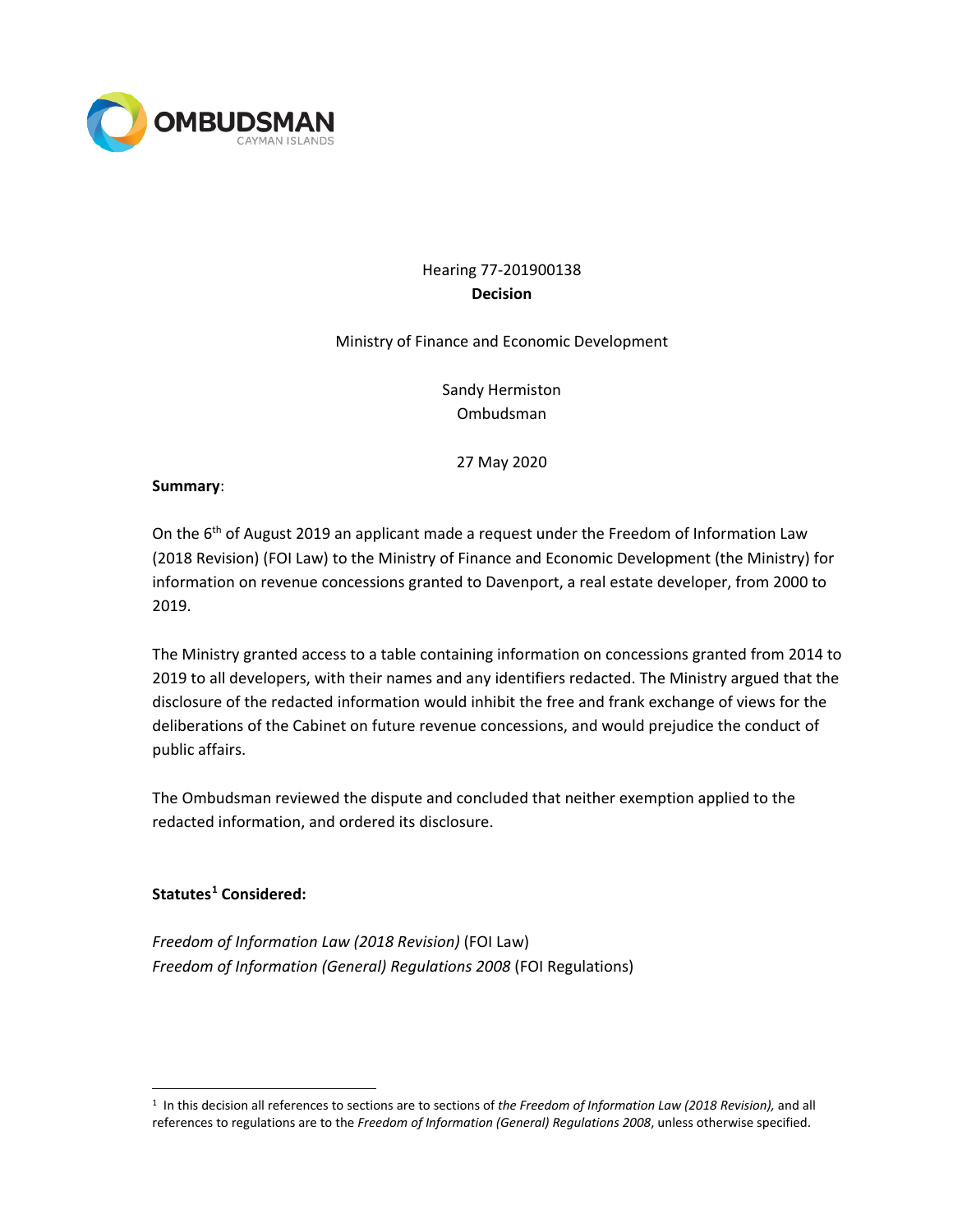### **Contents:**

## **A. INTRODUCTION**

- $[1]$  On the 6<sup>th</sup> of August 2019 the applicant made a request to the Ministry under the FOI Law for duty concessions awarded to Davenport Development (the Company) between 2000 to 2019. The request was for the amount of, and the reasons for, any concessions awarded to the Company, as well as for the description of the imported items, and whether the concessions had expired or continued. It was logged as FOI # 87399
- [2] This followed a previous request made to the Ministry by the same Applicant (FOI # 85944) for identical information relating to all developers, which the Ministry granted in part by redacting a table that listed concessions from 2014 to 2019, relating to a number of different companies. The Ministry redacted information which they claimed contained personal information under section 23(1), and which identified the actual developers.
- [3] On 23 August the Ministry granted partial access to the same table again, which included information about the Company as well as a number of other entities. Certain parts were redacted on the basis of sections 23(1) (personal information), 20(1)(b) (free and frank deliberations) and 20(1)(d) (effective conduct of public affairs).
- [4] The responsive record is a table that contains certain details on concessions granted to a number of different developers. In redacted form the table does not specify which entries relate to the Company. For each concession, the table includes the approval date, type/value and the duration of the concessions granted between 2014 and 2019. However, the names and postal addresses of developers (including the Company's) were redacted.
- [5] Since the exemptions in sections 20(1)(b) and (d) were claimed by the Minister, in accordance with section 33(3) there was no internal review, and the applicant made an appeal directly to the Office of the Ombudsman.
- [6] In the course of our attempt at informal resolution, the Ministry dropped its reliance on section 23(1) (personal information), which was again confirmed in the course of this hearing.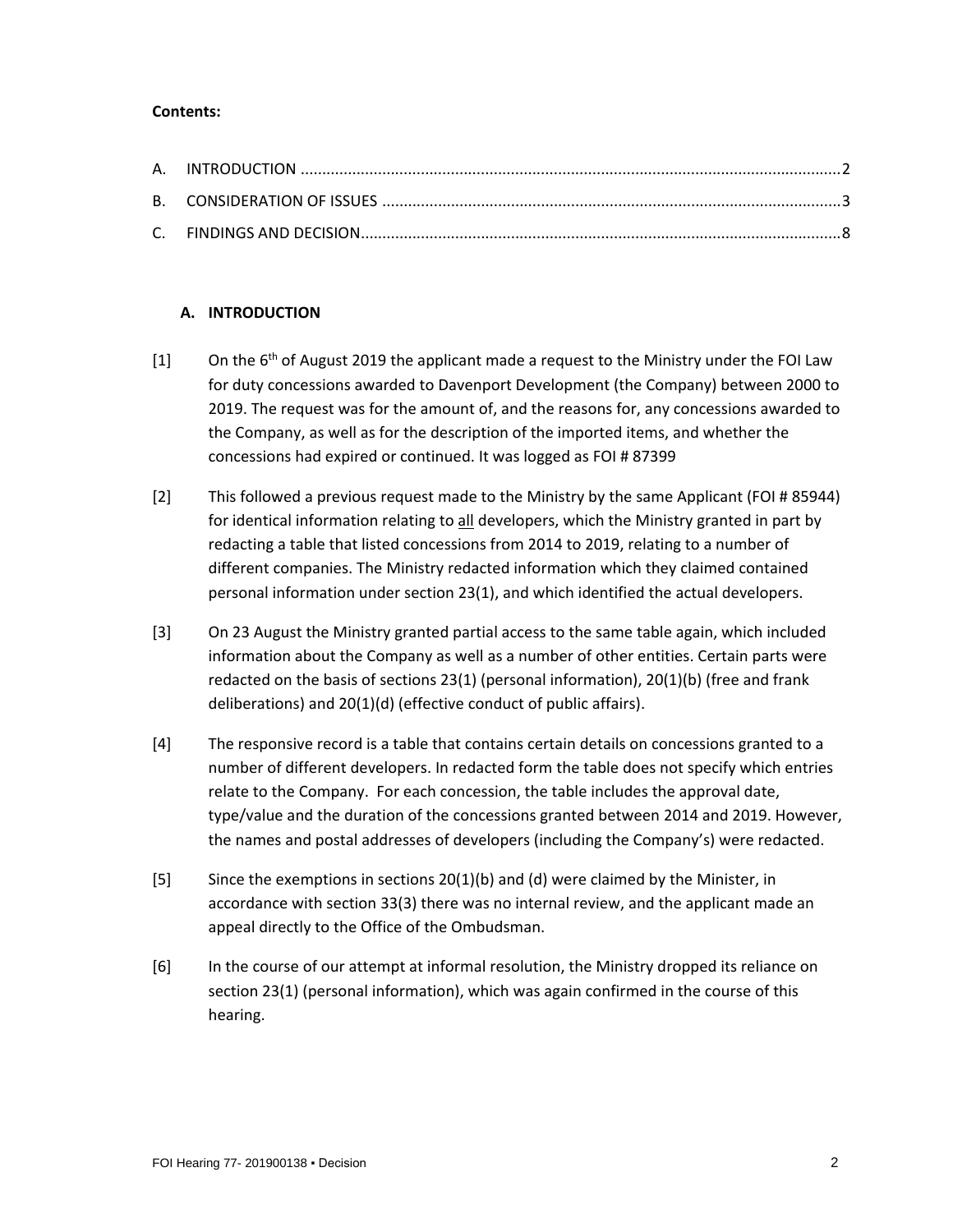- **B. CONSIDERATION OF ISSUES**
	- **a. Whether the requested records are exempt because their disclosure would, or would be likely to, inhibit the free and frank exchange of views for the purposes of deliberation, pursuant to section 20(1)(b). If so, whether disclosure would nevertheless be required in the public interest, under section section 26(1).**

### [7] Section 20(1)(b) states:

*…*

*20. (1) A record is exempt from disclosure if —*

*(b) its disclosure would, or would be likely to, inhibit the free and frank exchange of views for the purposes of deliberation;*

[8] The Ministry explained that the Cabinet has discretion to grant revenue concessions under section 52 of the Customs and Border Control Law, 2018, and under section 53(2) of the Development and Planning Law (2017 Revision). Section 52 of the Customs and Border Control Law, 2018 is entitled "Cabinet may waive or order refund" and states,

> *52. The Cabinet may, in any particular case, waive or order refund of any duty, package tax or part of any duty or package tax which would otherwise be payable or would not be liable to refund under this Law, subject to such conditions as the Cabinet may think fit to impose.*

Section 53(2) of the Development and Planning Law (2017 Revision) is entitled "Application" and states:

*(2) The Cabinet may, in any particular case, waive or order the refund of any fee prescribed in Schedule 1 to the Development and Planning Regulations (2017 Revision); but nothing in this subsection shall be construed so as to allow the Cabinet to waive or order the refund of any other fee prescribed by this Law or any regulations made under this Law.*

Schedule 1 of the Development and Planning Regulations lists details of application fees for planning permissions.

- [9] In addition, the Ministry asserted that the Cabinet may approve revenue concessions wherever legislation does not specifically prohibit Cabinet from doing so, although the legal basis of this assertion was not explained.
- [10] The Ministry stated that one of the reasons for granting revenue concessions is to stimulate certain types of economic activity. In this context the Ministry asserts the Cabinet's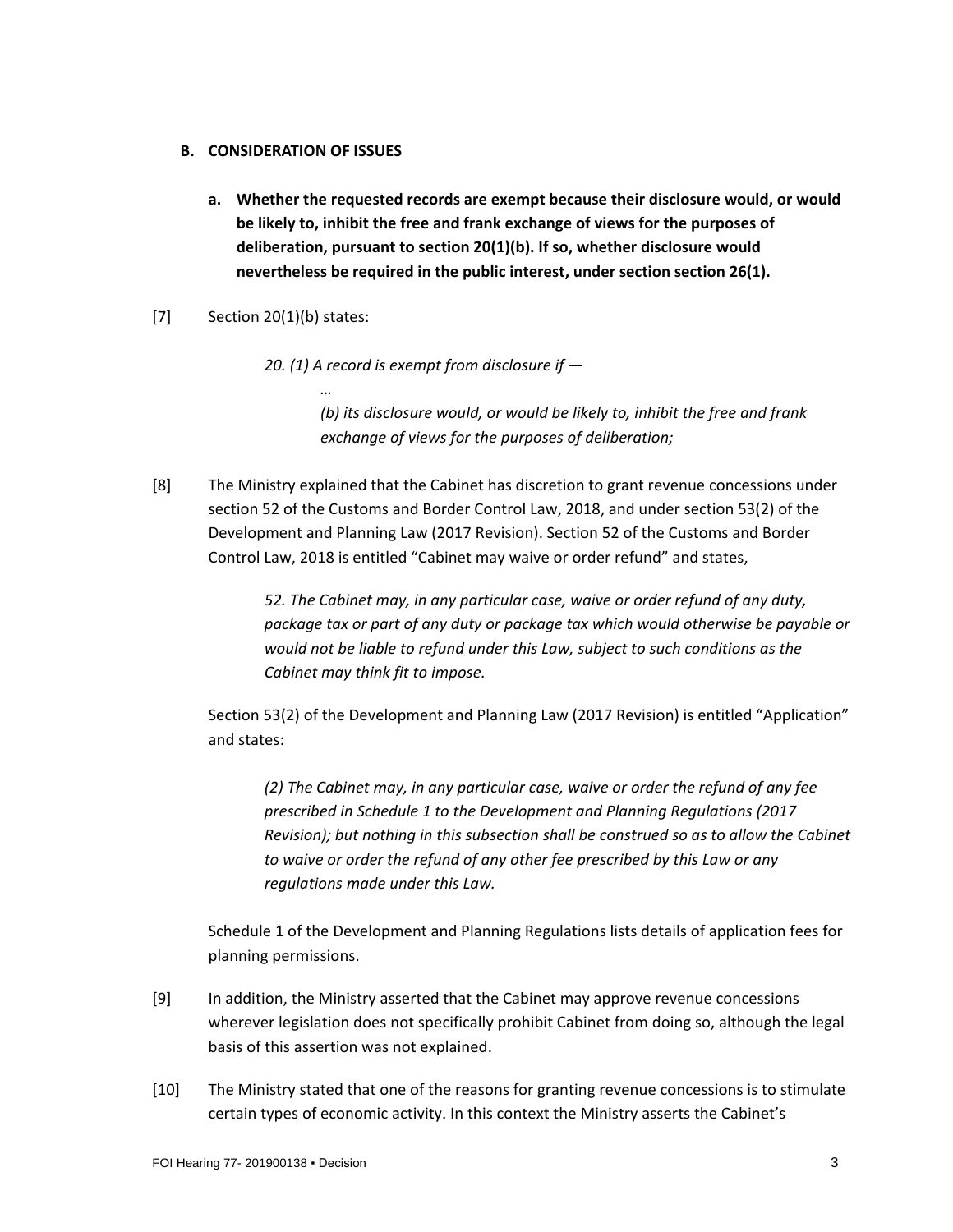prerogative "to set policies and priorities" for the social and economic development of the Islands, explaining that,

*The Government is committed to ensuring that revenue concessions are managed in a manner that respects sound stewardship and the highest level of integrity, transparency, and accountability. Moreover, the Government is resolved to ensuring that revenue concessions are designed, administered and managed in a manner that is fair, accessible and effective for all involved – Government entities, applicants (individuals and business entities) and the people of the Cayman Islands.*

#### [11] The Ministry stated that it is,

*concerned that the disclosure of revenue concessions awarded to Davenport Development, or any other developer or business entity, may result in public scrutiny, discord, pressure and criticism of Cabinet which will prejudice the effective conduct of public affairs and inhibit the free and frank exchange of views for the purpose of deliberation;*

- [12] The Ministry provided a policy with criteria to be used by the Cabinet to decide whether a revenue concession is granted. These included the relevance of the project to government's strategy, issues relating to transparency and conflicts of interest, the feasibility of the project, and the impact on the government's fiscal strategy. It was later clarified that this policy is still under development, which the Ministry said will be published as soon as it has been approved by the Cabinet.
- [13] According to the Ministry, a deferment of payment granted in 2006 by the Premier to the developer of the Ritz hotel resulted in a substantial debt owed to government. The ensuing media comments raised accusations of fraud, mismanagement and corruption. The Ministry concluded that,

*Due to the likelihood that Cabinet will be criticised and accused of fraud, mismanagement and corruption, if the names of developers are disclosed, future deliberations by Cabinet are likely to be inhibited and opportunities for the Government to stimulate the economy and generate employment may be lost.*

[14] In an earlier decision relating to the free and frank exchange of views, the previous Information Commissioner found that,

> *for a record to have any prospect of protection under this exemption it is a prerequisite that the record must actually document a free and frank deliberation in the first place. I can think of no circumstances where free and frank deliberation would be inhibited by the release of any other record, or partial record, than the*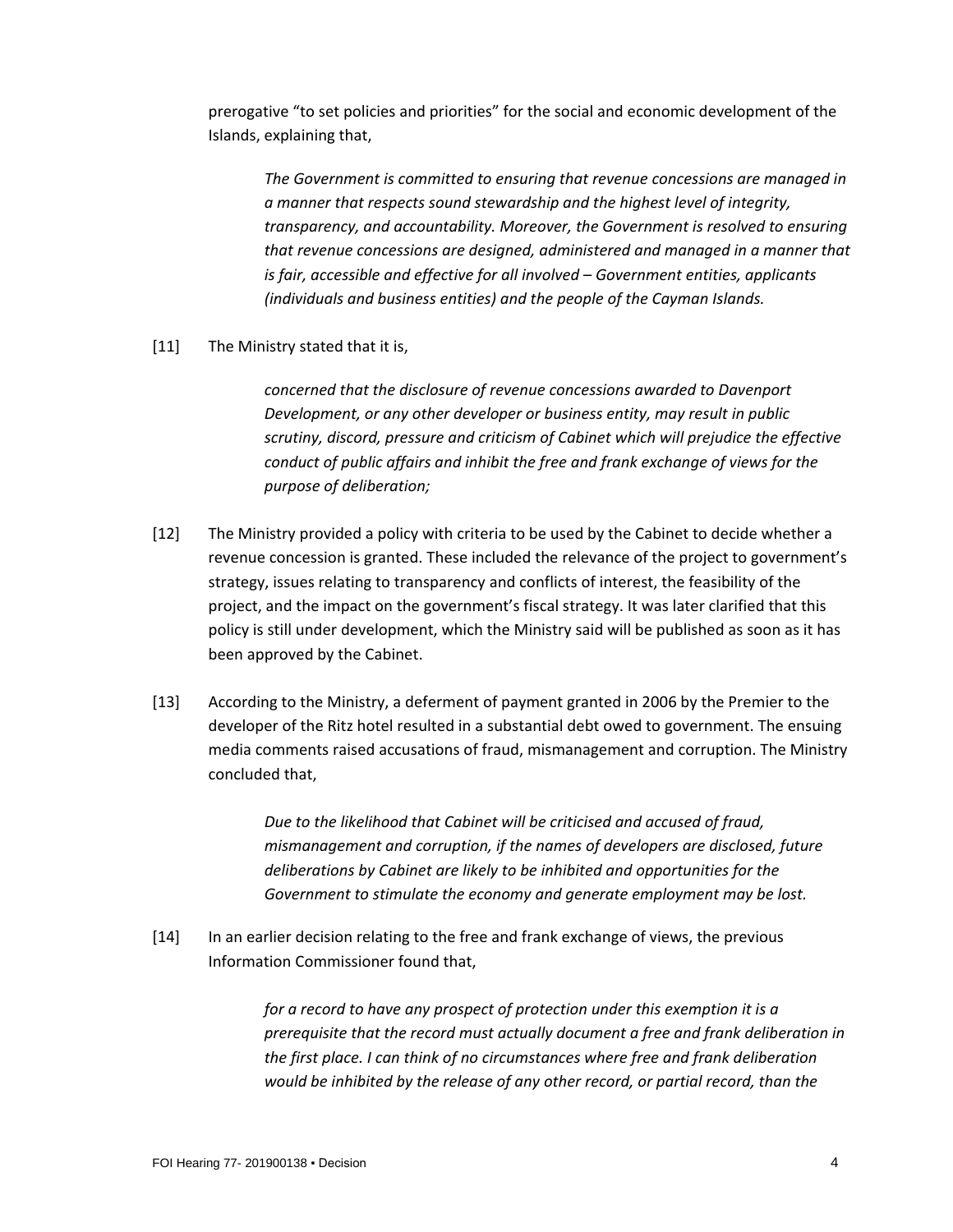*account of an actual free and frank deliberation itself. This is not to say that other exemptions may not apply.[2](#page-4-0)*

[15] The UK Information Commissioner shared this approach, stating that the similarly worded exemption in the UK's Freedom of Information Act, 2000 (FOIA),<sup>[3](#page-4-1)</sup>

> *… is based on the premise that disclosure of free and frank discussions... would be likely to inhibit future deliberations... The Commissioner does not dispute the logic of this argument. However, in order for this argument to be reasonable the information that is being withheld has to contain free and frank comments.[4](#page-4-2)*

[16] However, the UK Commissioner also recognized that this exemption is

*about the processes that may be inhibited, rather than what is in the information... In order to engage the exemption, the information requested does not necessarily have to contain views... that are in themselves notably free and frank. On the other hand, if the information only consists of relatively neutral statements, then it may not be reasonable to think that its disclosure could inhibit the... exchange of views.[5](#page-4-3)*

- [17] The responsive record shows the concessions granted to different developers, but it does not contain any kind of statements, least of all details of deliberations of any kind. Rather, it is a record of the decision made after having a free and frank discussion. In this sense, the redacted information is of a "neutral" or general nature, and consists of information that could identify the developers that received government revenue concessions. However, it does not contain any information on Cabinet deliberations, positions taken by different member of the Cabinet, or the like.
- [18] For the exemption to apply, the disclosure "would, or would be likely to inhibit the free and frank exchange of views for the purposes of deliberation". In **McIntyre** the UK Information Tribunal clarified, in relation to similar wording in the UK's Freedom of Information Act, 2000 (FOIA) that,

*The words "would prejudice" have been interpreted by the Tribunal to mean that it is "more probable than not" that there will be prejudice to the specific interest set out in the exemption and the words "would be likely to" have been interpreted to* 

<span id="page-4-0"></span><sup>2</sup> Information Commissioner *ICO Hearing 9-02210 Decision Cayman Islands National Insurance Company (CINICO),* 24 March 2011 para 42

<span id="page-4-1"></span> $3$  Section 36(2)(b)(ii) of the FOIA

<span id="page-4-2"></span><sup>4</sup> Information Commissioner's Office (UK) *Arts Council England Decision FS50191595* 23 November 2009 para 85

<span id="page-4-3"></span><sup>5</sup> Information Commissioner's Office (UK) *Prejudice to the effective conduct of public affairs (section 36). Freedom of Information Act Version 3* 19 May 2015 para 45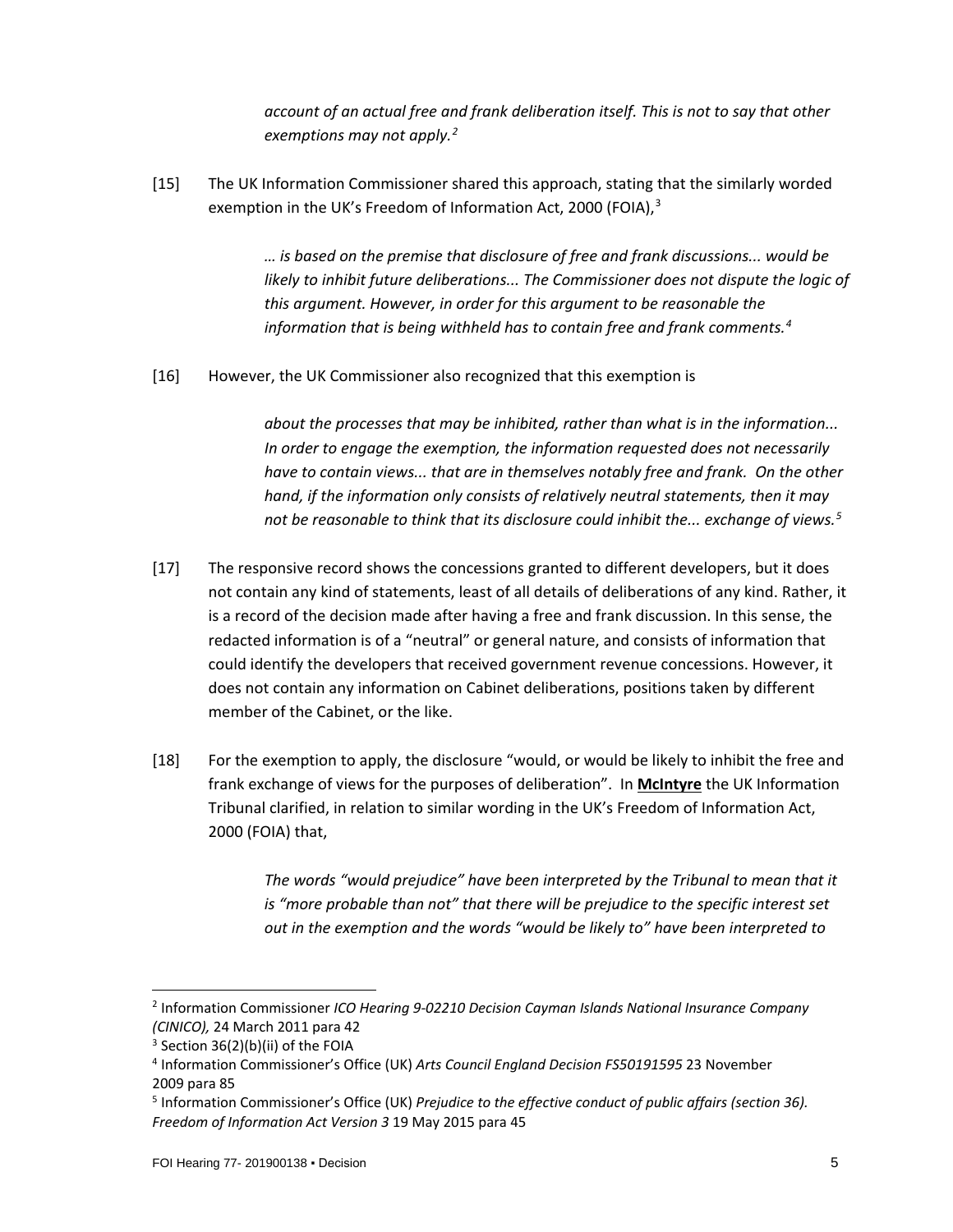*mean that there is a "real and significant risk of prejudice" to the interest in the exemption.[6](#page-5-0)*

[19] The meaning of "likely" has been considered on a number of occasions, including by Munby J in **R (on the application of Lord) v Secretary of State for the Home Office**:

> *In my judgment "likely" … connotes a degree of probability where there is a very significant and weighty chance of prejudice to the identified public interests. The degree of risk must be such that there "may very well" be prejudice to those interests, even if the risk falls short of being more probable than not.[7](#page-5-1)*

This interpretation has been consistently relied on by the UK Information Commissioner and the UK Information Tribunal under the FOIA, and forms part of the guidance issued by the former.[8](#page-5-2)

- [20] **The redacted information does not contain any statements or accounts of Cabinet's deliberations or views held by different members of the Cabinet. I do not consider it more likely than not that the free and frank exchange of views would be inhibited by the disclosure of the exempted information, nor do I believe there is a real and significant risk of such deliberations being inhibited by the disclosure of the responsive record. For these reasons I find that the exemption in section 20(1)(b) does not apply to the requested records.**
- [21] Since I have found that the exemption in section 20(1)(b) does not apply, I am not required to consider whether it would be in the public interest nevertheless to disclose the requested records under section 26.
	- **b. Whether the requested records are exempted because their disclosure would otherwise prejudice, or would be likely to prejudice, the effective conduct of public affairs. If so, whether the disclosure would nevertheless be required in the public interest, pursuant to section 26(1).**
- [22] The Ministry claimed that future deliberations of the Cabinet on revenue concessions would be harmed if the redacted information in the responsive records - i.e. the names of the

<span id="page-5-0"></span><sup>6</sup> Information Tribunal (UK) *McIntyre v Information Commissioner and the Ministry of Defence* EA/2007/0068 para 40

<span id="page-5-1"></span><sup>&</sup>lt;sup>7</sup> *R* (on the application of Lord) v Secretary of State for the Home Office [2003] EWHC 2073 (Admin), paras 96-100

<span id="page-5-2"></span><sup>8</sup> See for instance, *Connor v Information Commissioner* EA/2005/0005 para 15; see also: Information Commissioner's Office (UK) *The prejudice test. Freedom of Information Act.* Version 1.1 5 March 2013 paras 30-32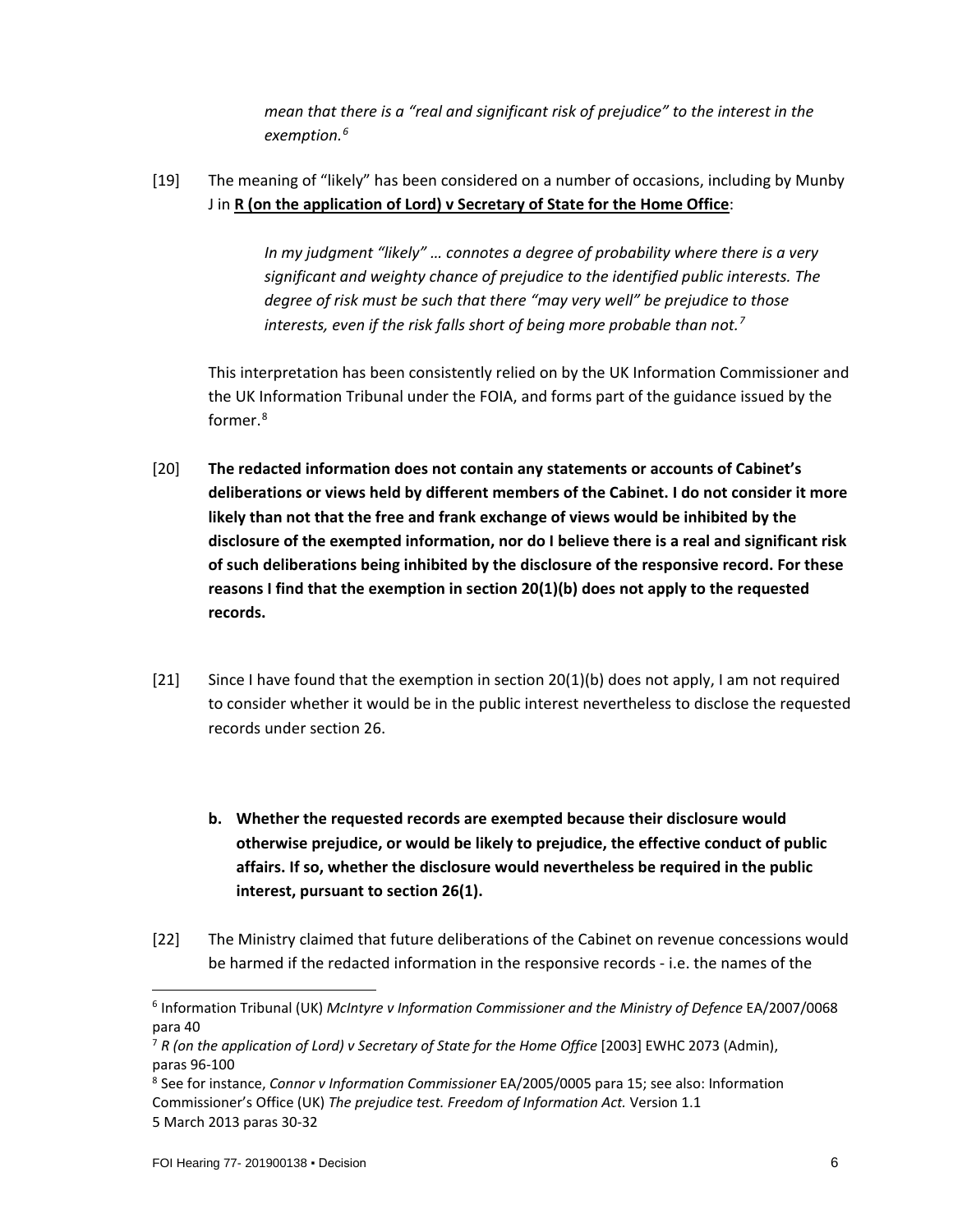developers who received a revenue concession - was disclosed. They argued that even if the Cabinet correctly applied the established criteria in selecting developers to support,

*Cabinet may be inhibited to award revenue concessions due to the likelihood that the public may criticize and accuse it of fraud, mismanagement and corruption – especially if there is a perceived conflict of interest between developers and Members of the Cabinet*.

- [23] The Ministry pointed to the criticisms aired in the media in 2006 against the decision of the, then, Premier to "approve the deferral of payment of import duties in order for [his] real estate company to receive commissions on the sale of the Ritz condos", as described above.
- [24] The Ministry stated that the public's perception of conflicts of interest between the developers and Members of the Cabinet would result in criticisms and accusations which in turn "may result in the Government losing opportunities to stimulate the economy and generate employment", and may lead to "discord and scrutiny amongst the public and developers if the value of each revenue concession can be linked to a particular developer".
- [25] The Ministry asserted that government should be permitted to withhold information that might provoke scrutiny or criticism from the public because it would, or would be likely to harm the Cabinet's decision making process in regard to revenue concessions.
- [26] The Ministry considered it "very likely" that the future Cabinet deliberations on concessions would be prejudiced if the redacted information were disclosed.
- [27] The exemption in section 20(1)(d) is a prejudice-based exemption. This means it applies only where prejudice "would or would be likely" to result from the disclosure of the redacted records. There has to be a causal link between the potential disclosure and the prejudice that is claimed to follow. In the words of the UK Information Commissioner, there must be:

*… more than a mere assertion or belief that disclosure would lead to prejudice. There must be a logical connection between the disclosure and the prejudice in order to engage the exemption*.

- [28] Openness and transparency form an inextricable part of our democratic form of government, and are a prerequisite for public scrutiny and open, informed debate on matters of public interest. Expenditure of public funds certainly falls within the broad area of government activities that should be subject to scrutiny. Such scrutiny should be welcomed as it helps build trust between government and the public, and creates space for public debate and participation in decision making.
- [29] The importance of accountability and transparency is recognized in the FOI Law, section 4 of which describes the intent of the Law as follows: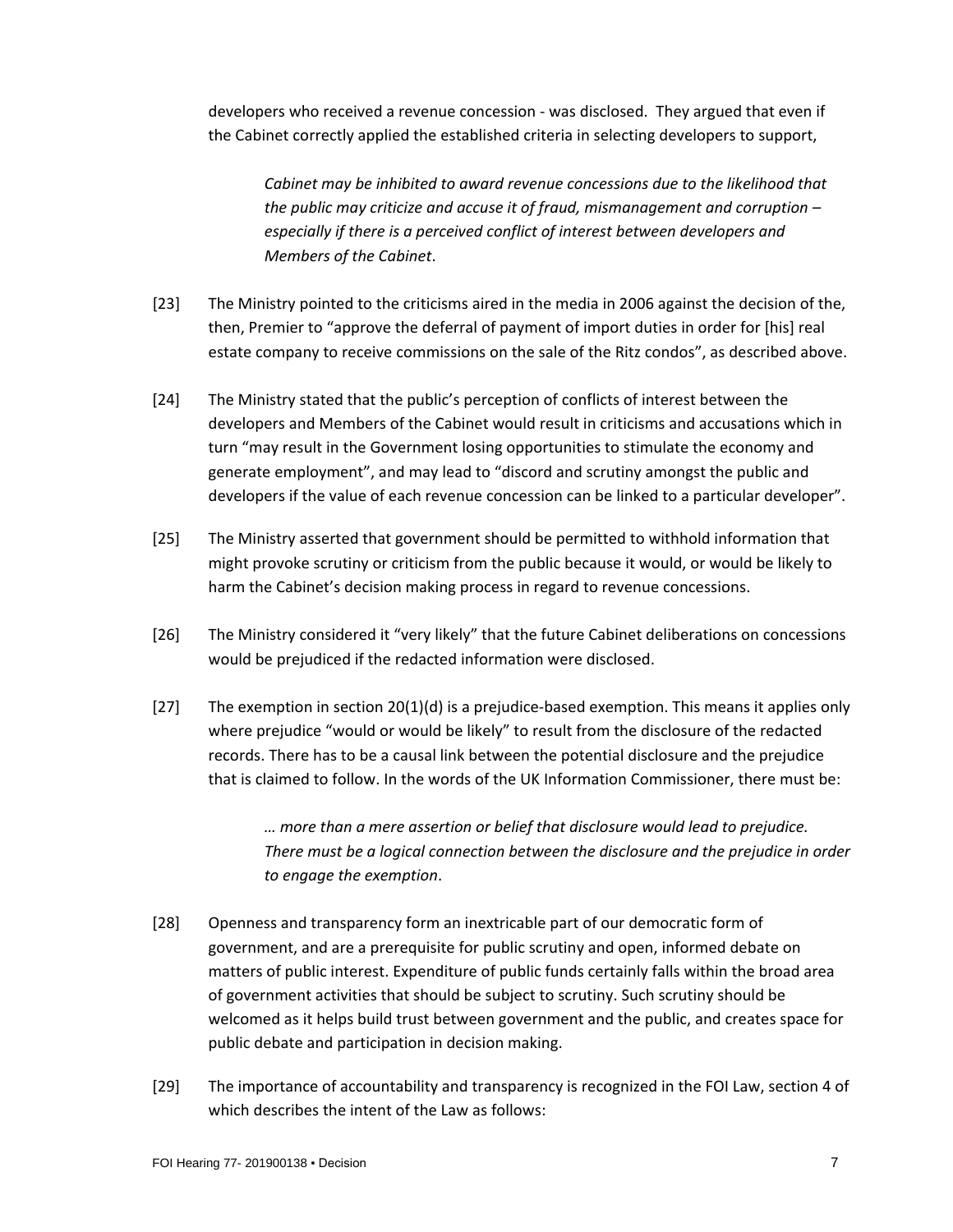*The objects of this Law are to reinforce and give further effect to certain fundamental principles underlying the system of constitutional democracy, namely —*

- *(a) governmental accountability;*
- *(b) transparency; and*
- *(c) public participation in national decision-making,*

*by granting to the public a general right of access to records held by public authorities, subject to exemptions which balance that right against the public interest in exempting from disclosure governmental, commercial or personal information.*

- [30] **I do not find the Ministry's arguments convincing. The argued causal link between the disclosure of the names of developers who are recipients of government concessions, and the harm purportedly done to the decision making process of the Cabinet in regard to revenue concessions does not meet the required standard of likelihood. I do not consider it more likely than not that the Cabinet's ability to conduct public affairs would be inhibited by the disclosure of the exempted information, nor do I believe there is a real and significant risk of any public affairs being inhibited by the disclosure of the responsive record. For these reasons I find that the exemption in section 20(1)(d) does not apply to the requested records.**
- [31] Since I have found that the exemption in section 20(1)(d) does not apply, I am not required to consider whether it would be in the public interest nevertheless to disclose the requested records under section 26.
- [32] The responsive record is a table that contains certain details on concessions granted to a number of different developers between 2014 - 2019. The Ministry confirmed that they had undertaken a search, but had not located any records that predate the information in this table. In redacted form the table does not specify which entries relate to the Company, as the names and other identifiers for all developers have been removed. Given that the request was for information relating to the revenue concessions received by one particular developer (the Company), and not by other developers, the Ministry would be correct to redact any information that does not relate to the Company.

#### **C. FINDINGS AND DECISION**

- [33] Under section 43(1) of the *Freedom of Information Law (2018 Revision)*, I make the following findings and decisions:
	- a) The exemption in section 20(1)(b) does not apply to the requested records.
	- b) The exemption in section 20(1)(d) does not apply to the requested records.